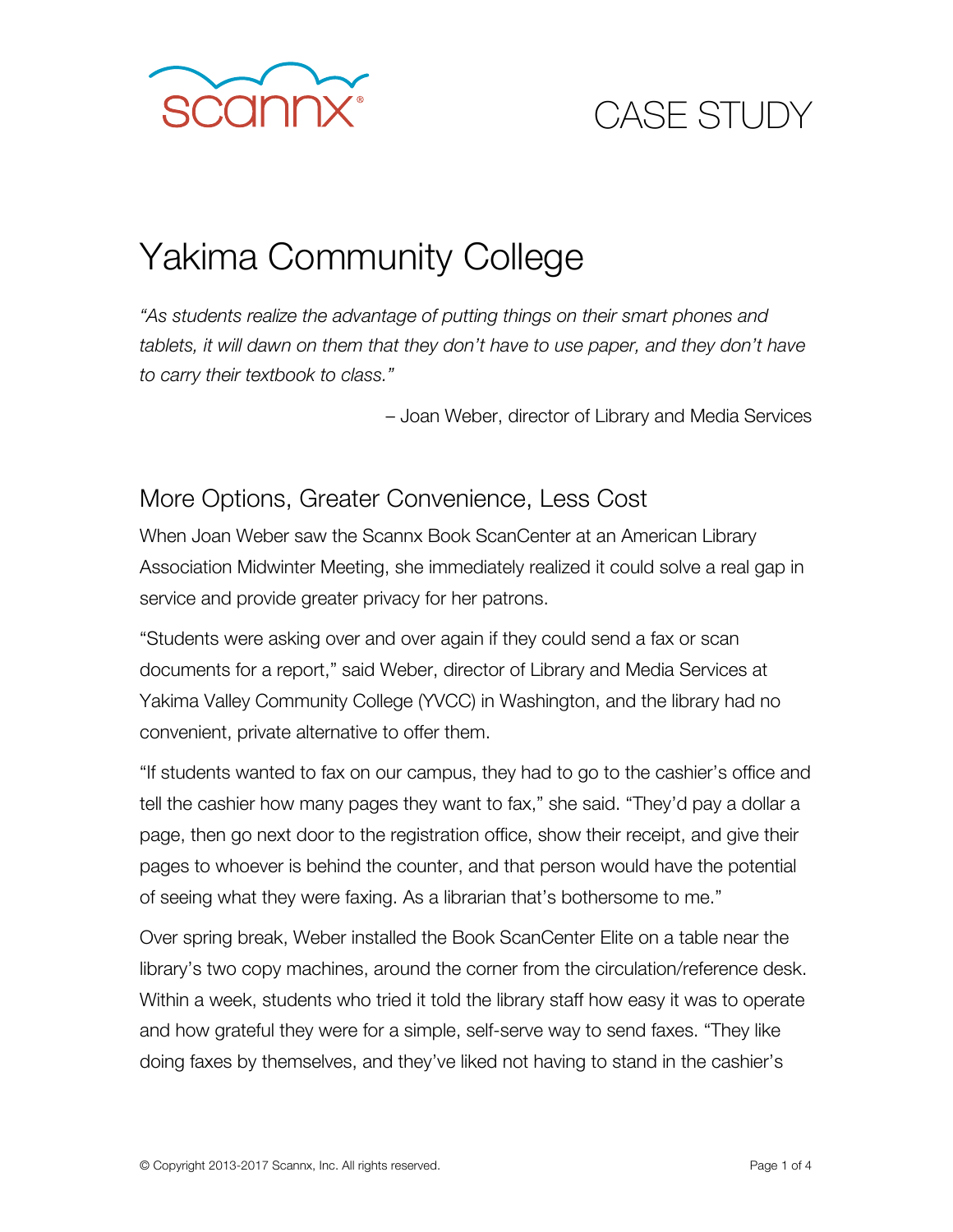



line to pay for a fax," said Weber. And she feels better about offering students, many of whom are faxing resumes and job applications, greater privacy.

#### Vend System Makes Scannx Self-Supporting

Scannx is also saving students money. The Book ScanCenter Elite supports numerous billing systems and Weber chose to connect it to a Jamex coin-op vend system. Faxes still cost \$1 per page. But the Scannx costs only 5 cents per scan (up to 11"x17") for black & white or color, and allows students to save in Word, PDF, searchable PDF, JPEG, PNG or TIFF formats. They can also modify the scans, rotating them or cropping them to capture only the information they want. Once scanned, the documents may be saved to USB or a Google Drive, e-mailed, or sent to mobile devices. Since the copy machines cost 10 cents per page for black and white and 50 cents per page for color, library patrons are getting a lot more options for a lot less money.

Weber made a point of showing students that, by scanning two pages as an 11"x17" scan, they can put it on a USB drive, enlarge the page on their laptop for easy reading, and still pay only 5 cents. "If you're going to photocopy that, it's going to be 5 cents whether it's 8.5"x11" or 11"x17", she said. And for YVCC students, cost really is important.

"We are located in one of most economically depressed areas of the state," said Weber. "So, we really wanted something that would make it as cheap as possible for students to get what they need and take it home with them."

Unlike some college libraries, Raymond Library at YVCC doesn't get any of the technology fee money that students pay to the college. That meant that the flexible support Scannx added for billing systems was an important feature, and made the Book ScanCenter a better fit than some other scanning solutions. "We can't do it for free," said Weber. "The number one criterion really was that I could attach a coin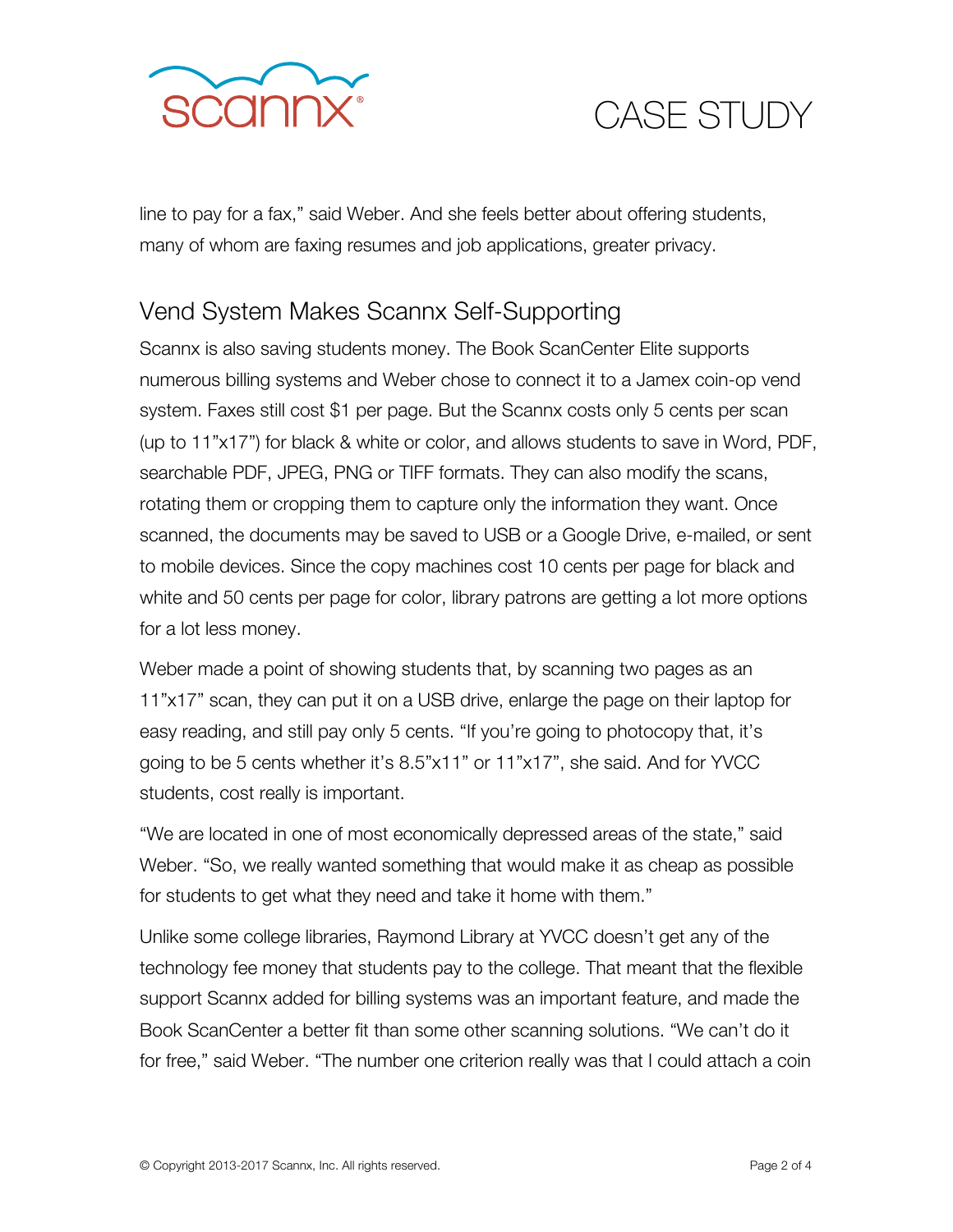



box to it so it would be self-supporting, and that students wouldn't need our help, so they could do it themselves and do it confidentially."

In fact, said Weber, with Yakima Valley's constricted budget situation, "the only reason I was able to buy this is that eventually it will be revenue neutral. Once it's paid off, it will be revenue generating. Money is tight, and to do anything like this it would have to be revenue neutral in the long run."

### Students And Staff Like Ease-Of-Use, Flexibility Of Scannx

By the end of the final quarter, students were gravitating to the system without any problems. "We've shown it to them, then we've never heard from them again," said Weber. "And our students are not afraid to ask if they don't know how something works."

Weber disabled the scan-to-print feature of the Book ScanCenter. One reason was that, by not connecting the scanner through the two copiers, she can maintain three separate workstations. She also hopes that once students see the advantages of the Book ScanCenter, they will come to a new conclusion.

"As students realize the advantage of putting things on their smart phones and tablets, it will dawn on them that they don't have to use paper, and they don't have to carry their textbook to class," she said. So far, she posted a simple sign that explains what the Scannx Book ScanCenter is and what it does. Most students are scanning to USB drives, and the staff hasn't seen demand for the smart phone and tablet feature. "But I know that will come eventually," said Weber. "I think it's a matter of educating them. As we move forward with incoming students, it will be in their student handbooks and we will include it during tours and orientations."

Weber has also been particularly pleased with the ability to scan documents to a searchable PDF format. "I did know it did that, but to actually see it and have students use it . . . I didn't expect it to be as useful as it is," she said.